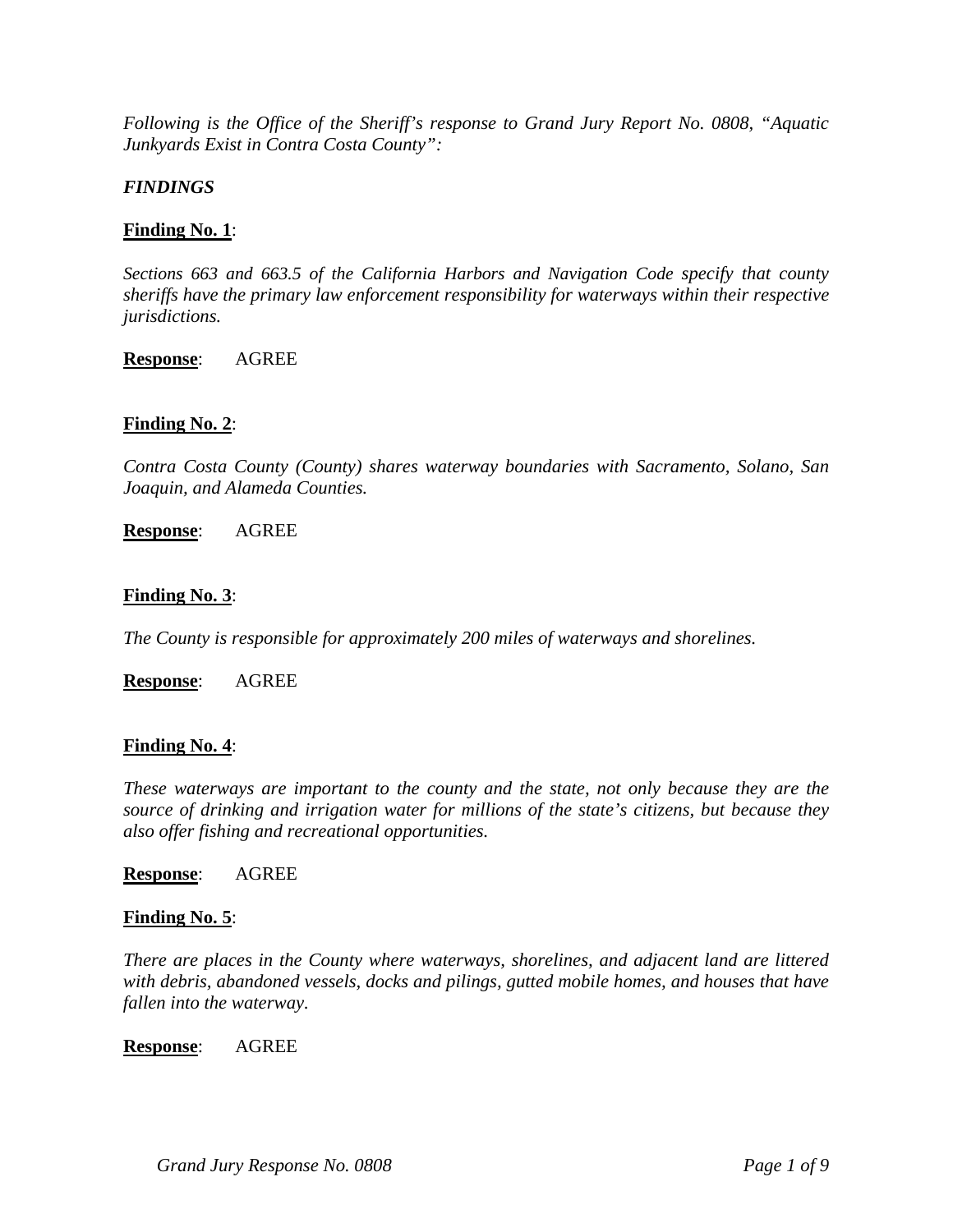# **Finding No. 6**:

*Residences like those shown below have been constructed adjacent to Delta waterways without the necessary building permits and are not in compliance with County codes in regard to electrical wiring, plumbing, sewerage disposal, treated water, fire protection, and building integrity.* 

## **Response**: PARTIALLY DISAGREE

The Office of the Sheriff does not maintain information regarding building permits and County code compliance with respect to electrical wiring, plumbing, treated water, fire protection and building integrity.

## **Finding No. 7**:

*Derelict vessels and many other abandoned objects in the County's waterways contain toxic substances. Examples include creosote-treated pilings, lead-acid batteries, fuel tanks, asbestos, and lead paint.* 

**Response**: AGREE

### **Finding No. 8**:

*Abandoned commercial vessels in the waterways include tugboats, commercial fishing boats, schooners, houseboats, barges, cranes, and dredges. Some vessels exceed 300 feet in length. These vessels are often accompanied by junk and debris, including butane and propane tanks, kitchen appliances, tires, barrels, scrap iron, and portable toilets.* 

### **Response**: PARTIALLY DISAGREE

Houseboats are defined as recreational vessels.

### **Finding No. 9**:

*Abandoned creosote-covered pilings, some with the remnants of buildings on them, number in the thousands.* 

**Response**: AGREE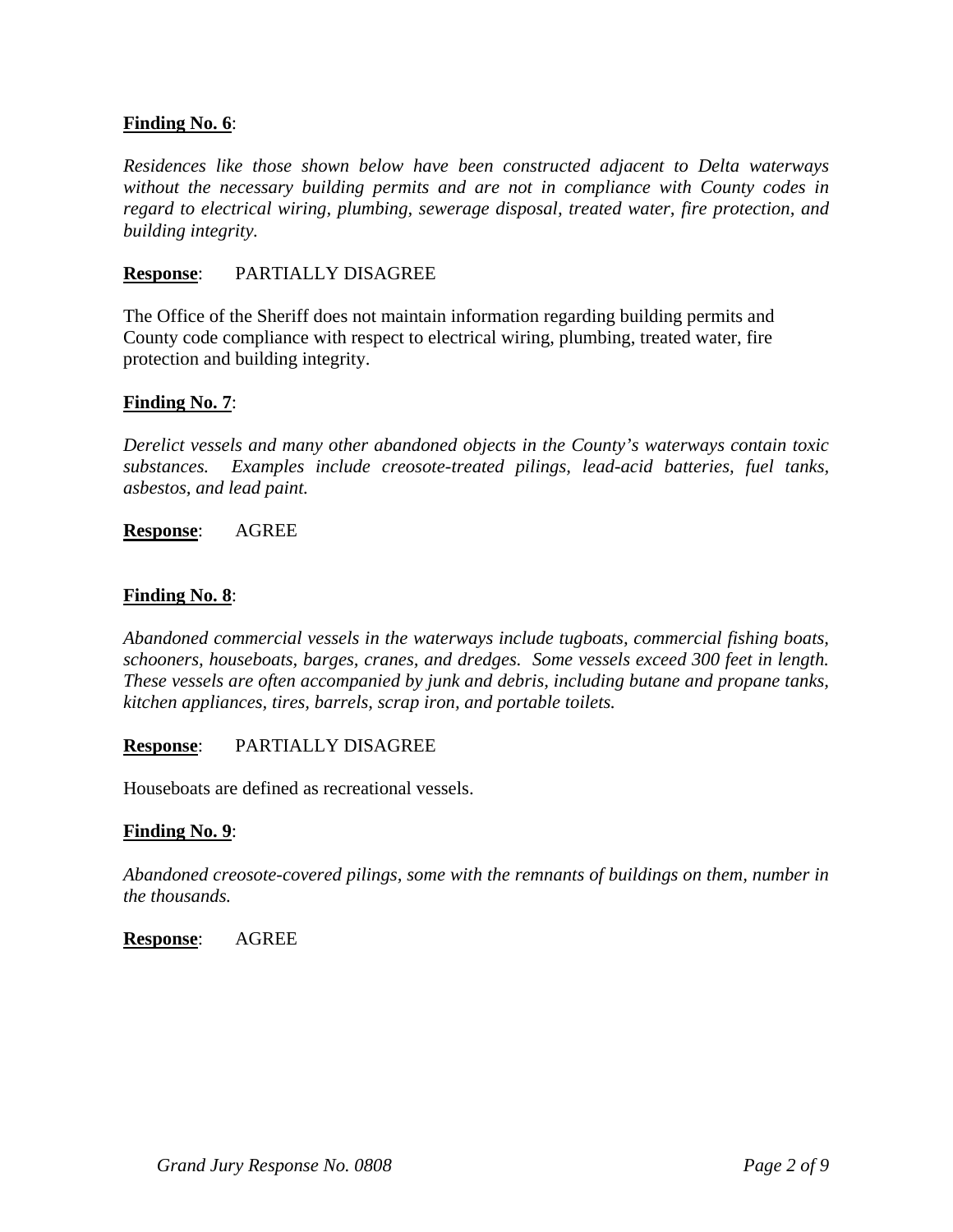## **Finding No. 10**:

*The Office of the Sheriff (Sheriff) reports that some individuals have purchased derelict vessels and moved them into out-of-the-way locations. These derelict vessels are then inhabited in violation of County codes. Squatters also have moved into abandoned vessels. They pollute the waterways with garbage and untreated human sewage.* 

**Response**: AGREE

## **Finding No. 11**:

*Counties adjacent to Contra Costa have not enacted ordinances that would enable them to participate with Contra Costa in removing derelict or abandoned vessels in the Delta.* 

### **Response**: DISAGREE

Solano County has enacted an ordinance similar to Contra Costa County's Vessel Mooring and Sanitation Ordinance in an effort to enforce illegal sewage disposal and mitigate the potential for future abandoned vessels. Sacramento County and San Joaquin County have written similar ordinances and are currently in the legislative review process.

### **Finding No. 12**:

*Several County agencies administer regulations pertaining to the waterways. The primary agencies are the Sheriff and the Building Inspection Department.* 

**Response**: AGREE

### **Finding No. 13**:

*Four of the County's five supervisorial districts have waterways that are polluted by abandoned watercraft, junk, and debris as shown on the following map.* 

**Response**: AGREE

# **Finding No. 14**:

*The Sheriff started patrolling the Delta in the 1960's with its Marine Patrol Unit (MPU).* 

**Response**: DISAGREE

The Sheriff's Office started patrolling the Delta in 1954.

*Grand Jury Response No. 0808 Page 3 of 9*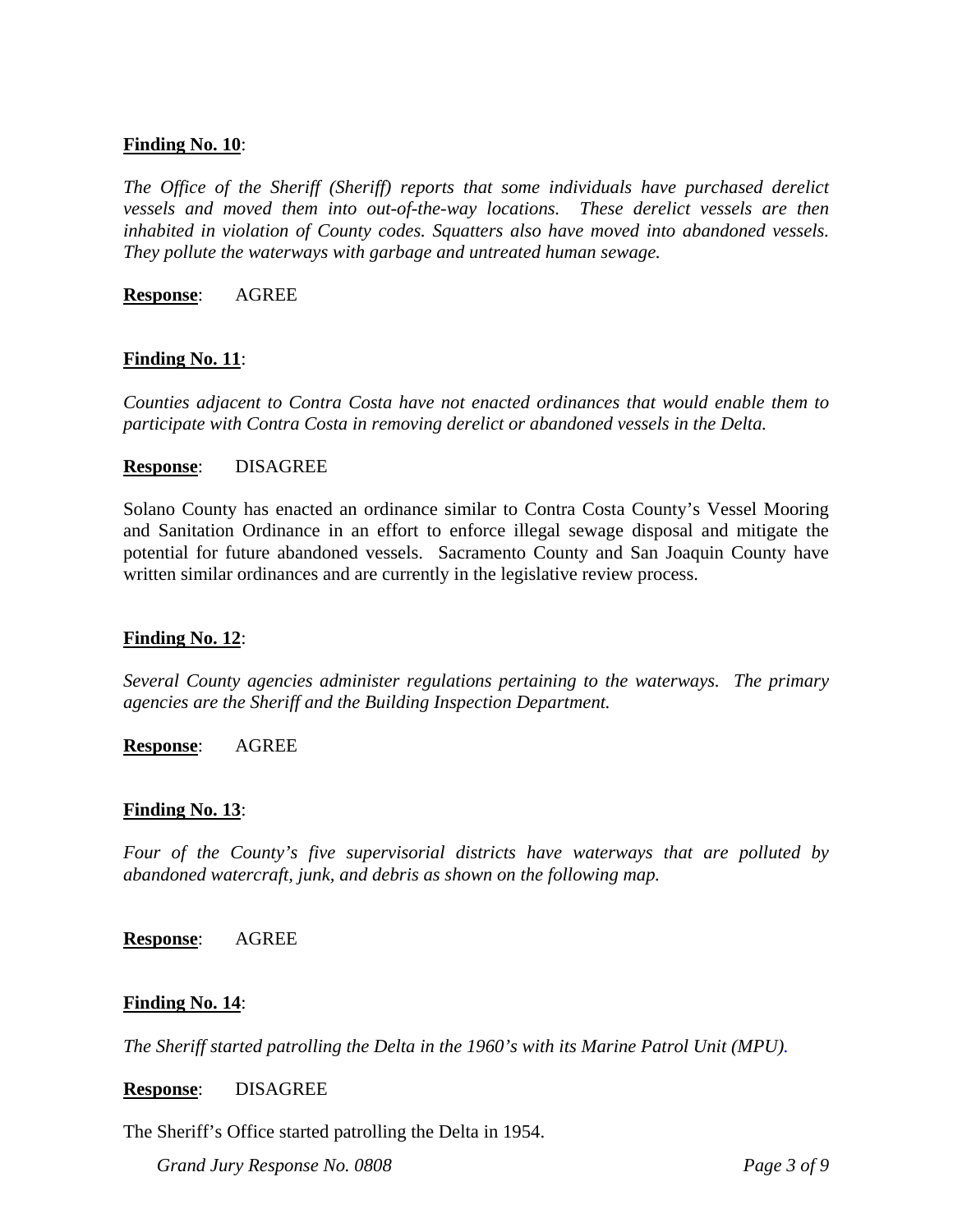# **Finding No. 15**:

*The Sheriff began removing abandoned recreational vessels from the Delta in 1987.* 

## **Response**: DISAGREE

The Sheriff's Office began removing abandoned recreational vessels from the Delta in 1997.

## **Finding No. 16**:

*The County's Building Inspection Department is responsible for the removal of derelict vessels, illegal buildings, junk, and debris on land adjacent to the waterways.* 

**Response**: AGREE

## **Finding No. 17**:

*Since 1997, the California Department of Boating and Waterways has provided grants to the County for derelict vessel removal. The use of this money is restricted to the removal of recreational vessels as well as pilings that are a threat to navigation.* 

**Response**: AGREE

### **Finding No. 18**:

*The Sheriff is not aware of the total number and location of all abandoned commercial vessels located in the County's waterways.* 

### **Response**: PARTIALLY DISAGREE

The Office of the Sheriff does not maintain an up to the minute inventory; however the Marine Services Unit maintains a semi-annual inventory of identified abandoned recreational and commercial vessels.

### **Finding No. 19**:

*Over the past 10 years, the MPU has removed an average of 30 abandoned recreational vessels per year.* 

### **Response**: AGREE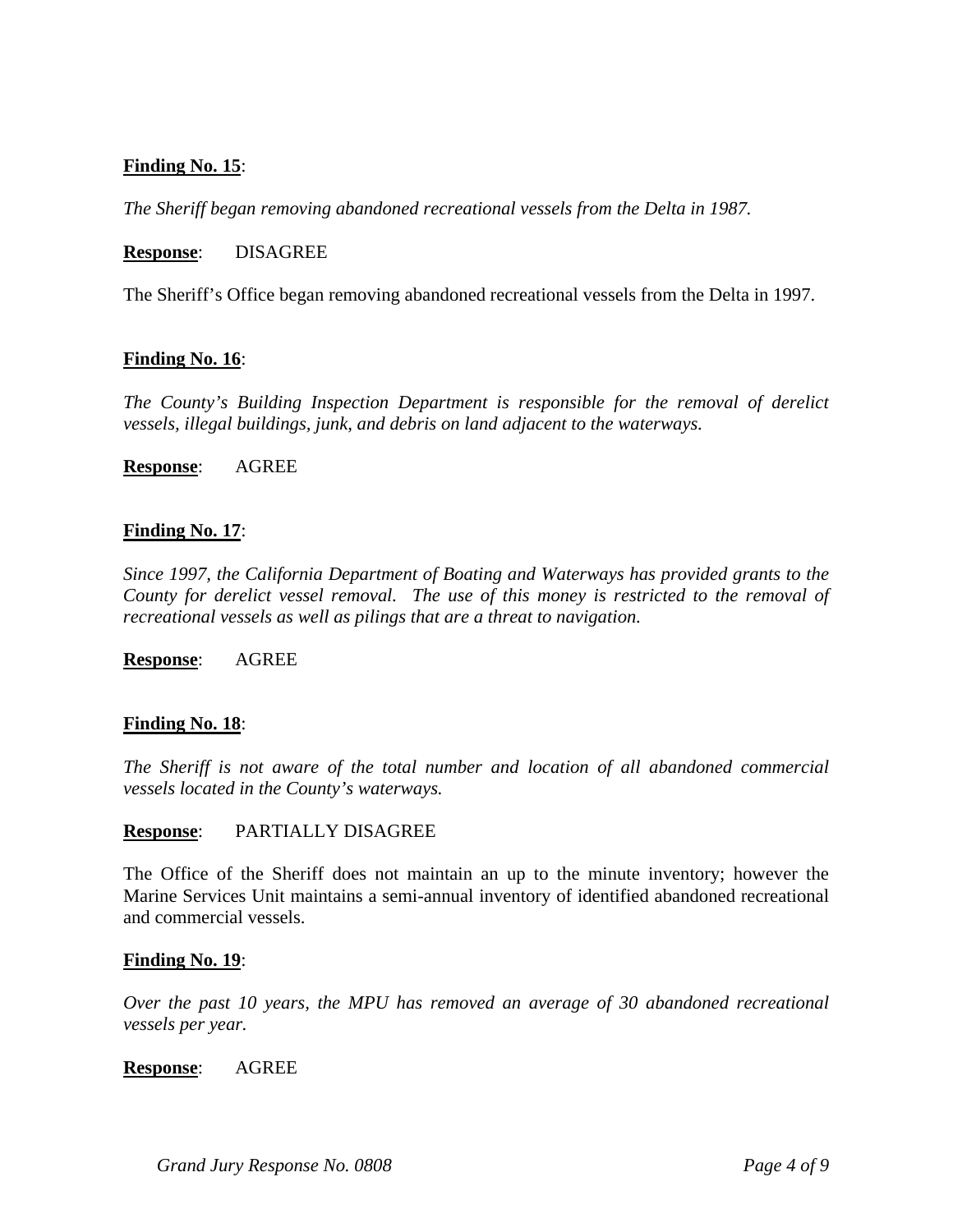# **Finding No. 20**:

*The MPU is funded by state boat registration fees, the County's general fund, and the state's Boating and Waterways Agency. The MPU annual budget is approximately \$1.3 million. The budget does not include funding for the Sheriff's Air Support Unit. This unit is funded through the federal Drug Enforcement Administration.* 

# **Response**: PARTIALLY DISAGREE

The Sheriff's Office Marine Services Unit is funded by County boat tax revenue, (not vessel registration fees) financial aid from the Department of Boating and Waterways and the County General Fund. The Sheriff's Office Air Support Unit is primarily funded by State and Federal grants.

# **Finding No. 21**:

*The MPU has 11 full-time-equivalent staff consisting of 4½ deputy sheriffs, one sergeant, 1½ staff in the air support unit, one lieutenant, and three full-time equivalent positions to provide part-time support. The MPU has seven boats, six vehicles, six trailers, and two helicopters.* 

# **Response**: PARTIALLY DISAGREE

The Marine Patrol has 8 full-time-equivalent staff consisting of 4 1/2 deputy sheriffs, one sergeant, one lieutenant, four Per-Diem positions to provide part-time support and 1 1/2 deputy sheriffs assigned to the Air Support Unit. The Air Support Unit has two helicopters.

# **Finding No. 22**:

*In fiscal year 2007-08, the MPU received a grant of \$102,000 from the California Department of Boating and Waterways for derelict recreational vessel removal. This grant requires 10% matching funds from the County.* 

**Response**: AGREE

# **Finding No. 23**:

*The Sheriff has participated, and continues to participate with state legislators, to develop maritime policing legislation.* 

**Response**: AGREE

# **Finding No. 24**: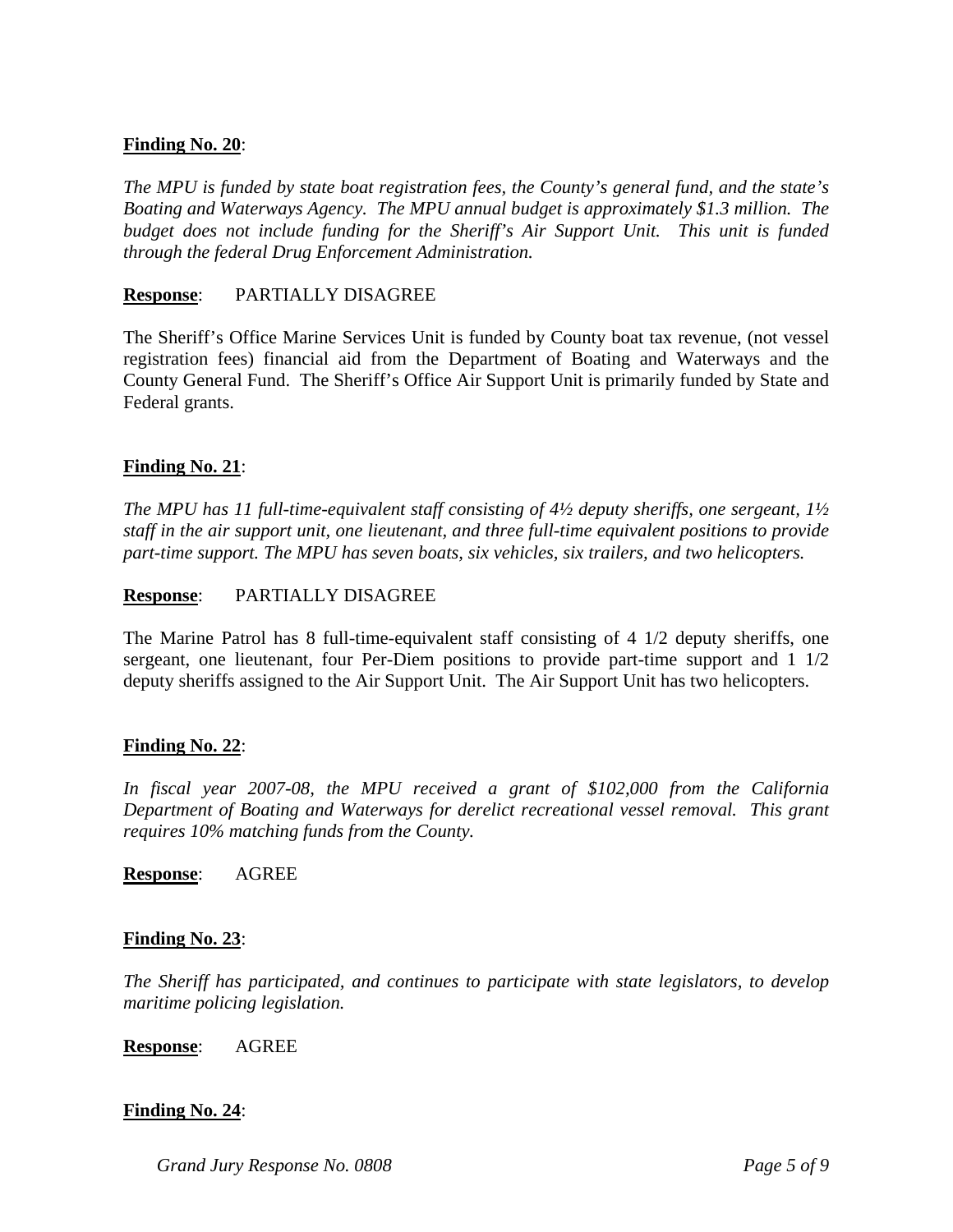*The California Department of Motor Vehicles charges a \$20 registration fee every two years*  for recreational boats, but it fails to track ownership changes. After seven years of *registration inactivity, the records are purged.* 

**Response**: AGREE **Finding No. 25**:

*Abandoned vessels are often stripped of state registration numbers. This makes it impossible to identify vessel owners to charge them for removal of their property.* 

**Response**: AGREE

# **Finding No. 26**:

*Based on available funds, 30 derelict recreational vessels are scheduled for removal in fiscal year 2007-08.* 

**Response**: AGREE

### **Finding No. 27**:

*Submerged derelict vessels are difficult to locate, identify, and remove. The cost to remove and dispose of sunken vessels is approximately twice the cost to remove and dispose of floating abandoned vessels.* 

**Response**: AGREE

### **Finding No. 28**:

*There is no County funding source for the removal of derelict commercial vessels.* 

**Response**: AGREE

### **Finding No. 29**:

*No County agencies are charged with removing garbage, debris, and junk from within the County's waterways.* 

**Response**: AGREE

### **Finding No. 30**:

*Grand Jury Response No. 0808 Page 6 of 9 Page 6 of 9 The Sheriff is authorized by County ordinance to cite individuals who litter the waterways.*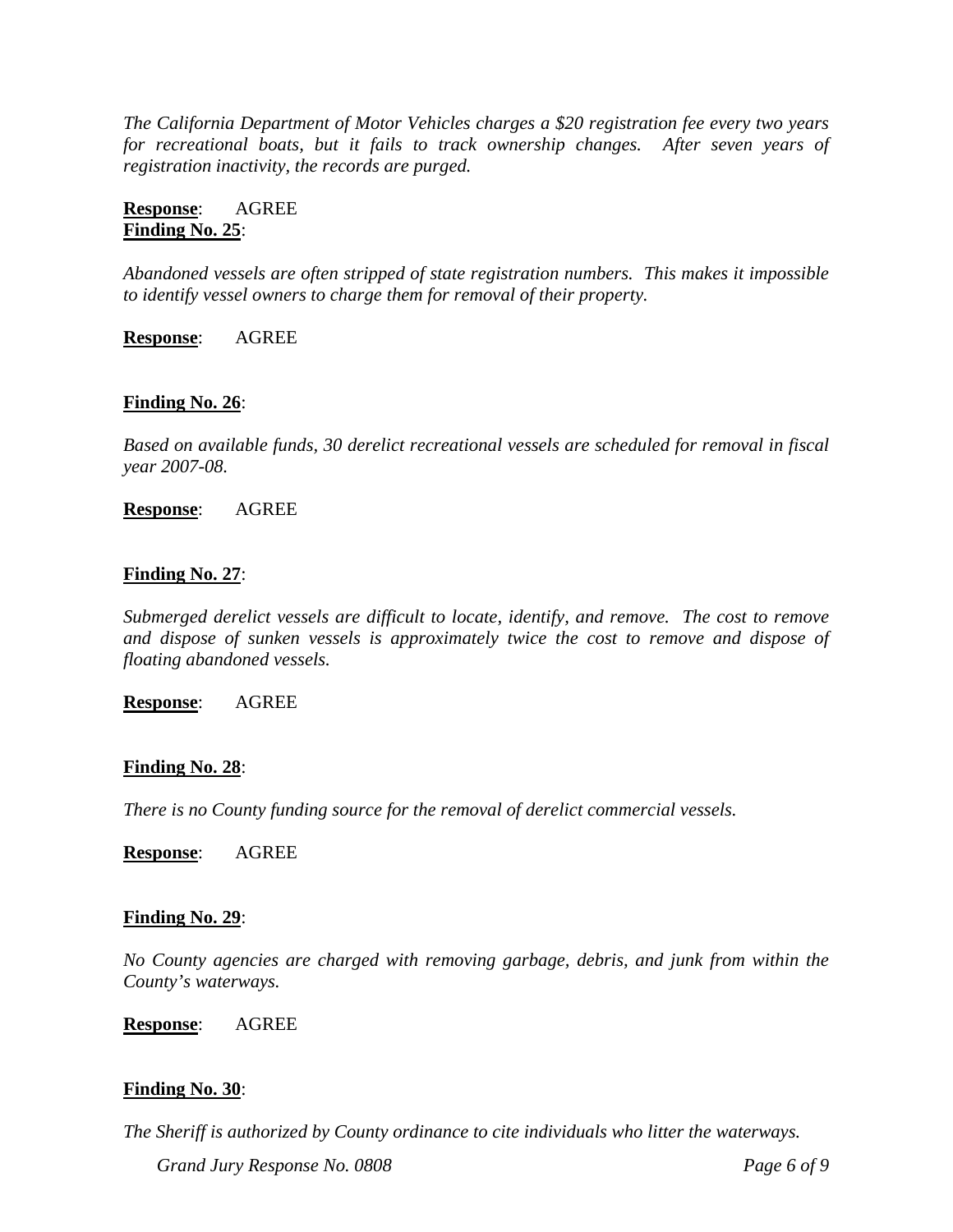## **Response**: AGREE

## **Finding No. 31**:

The MPU spends an average of 20 hours of staff time per week dealing with abandoned vessels. This represents 15% of the MPU's total staff hours.

**Response**: AGREE

## **Finding No. 32**:

*The MPU assists other County departments and agencies by providing water transportation to help them fulfill their duties.* 

**Response**: AGREE

## **Finding No. 33**:

*The Health Services Department's Environmental Health Division and the Building Inspection Department do not proactively address code violations on or adjacent to the County's waterways. They only respond to complaints.* 

# **Response**: PARTIALLY DISAGREE

The Office of the Sheriff is not aware of the operating procedures of the Environmental Health Division or the Building Inspection Department.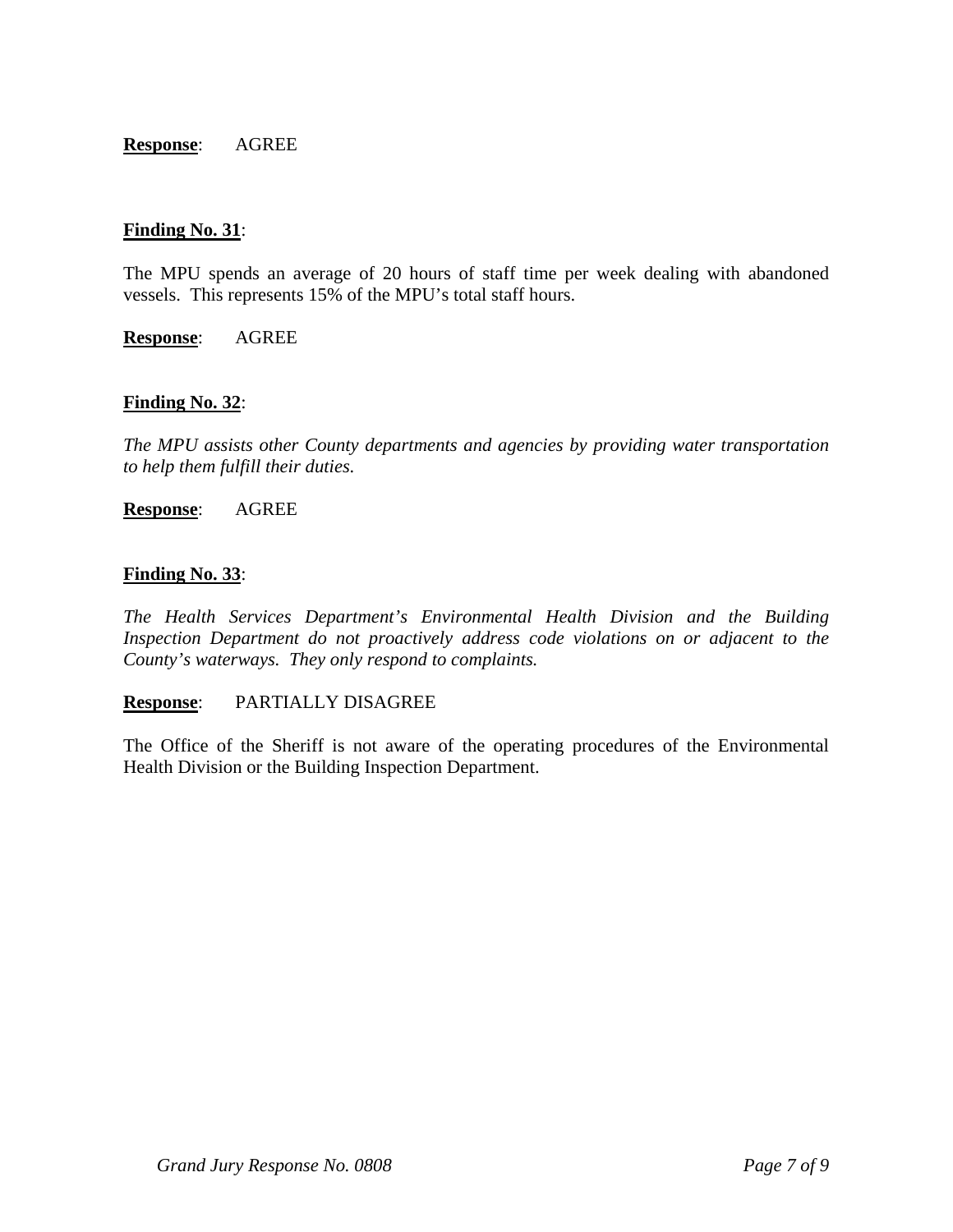# *RECOMMENDATIONS*

*The 2007-2008 Grand Jury makes the following recommendations:* 

## **Recommendation No. 1**:

*Within six months of this report, the Supervisors and the Sheriff create a joint task force to develop and present to the Supervisors a plan for the cleanup up of the County's waterways and adjoining shoreline. Task force members should include, but may not be limited to, representatives from the Office of the Sheriff and the County's Public Works, Building Inspection, and Health Services Departments.* 

## **Response**:

The recommendation requires further analysis. A minimum of six months is required to identify funding sources, create a joint task force, identify and determine the nature and scope of work to be done and prepare a formalized cleanup plan for presentation to the Board of Supervisors.

## **Recommendation No. 2**:

*The Supervisors direct the joint task force to address the following elements in its Delta cleanup plan:* 

- *a. The identification of state, federal, and adjoining county agencies, and representatives that are responsible for monitoring and addressing problems related to the Delta waterways, especially those involving abandoned recreational and commercial vessels, navigational hazards, and possible health and water quality issues.*
- *b. The identification of all state, federal, private sector, and non-profit organization funding that might be available to allow for the more timely and efficient removal of all abandoned vessels, dilapidated buildings, pilings, junk, and debris from the water and adjacent shoreline.*
- *c. An investigation of the practicality of establishing a non-profit organization to assist in fund raising efforts in support of the effort to clean-up the County's waterways and adjacent shoreline.*
- *d. An investigation of the practicality of establishing a program similar to the state's "Adopt-a-Highway" effort to allow citizens and the private sector to actively and visibly support the effort to clean-up the County's waterways.*

*An investigation of the practicality of establishing and promoting a dedicated telephone tip line to allow citizens to report abandoned vessels and aquatic dump sites that are detrimental to the County's waterways.*